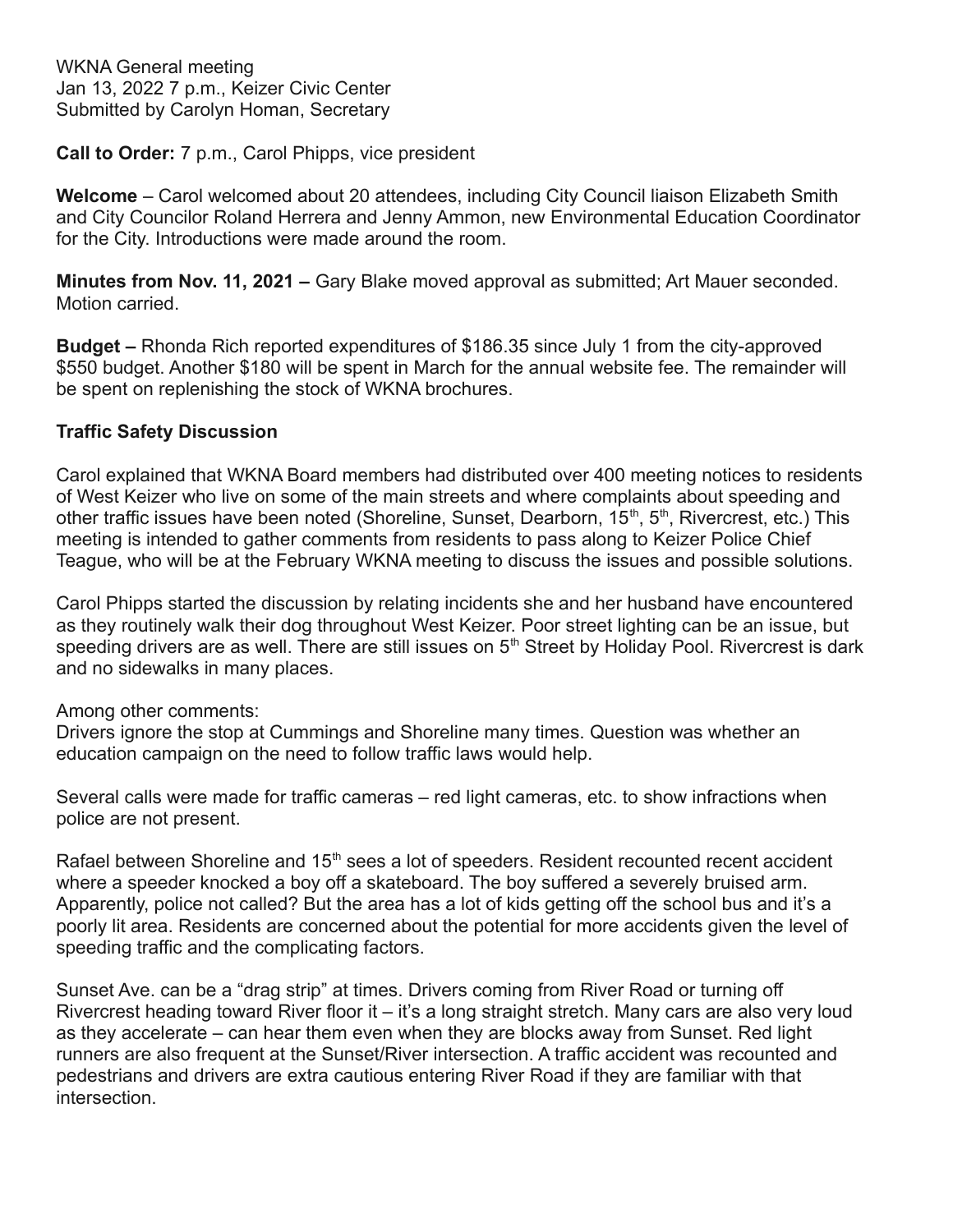Speeding –not much can be done unless police actually observe it but ticketing and consequences were seen as ways to cut down on infractions.

Google Maps is another element in the problems – it sends drivers to areas with higher speed limits and routes that are more direct, increasing traffic on "cut-through" streets like Manbriin or Appleblossom, etc.

Apparently, police recorded speeds on Shoreline for a week recently and found that 50% of drivers were speeding. That was deemed good or acceptable. The highest speed recorded was 65 mph (limit is 25). Possibility of a stop sign on Shoreline at the intersection with Dearborn (to make it a 4-way stop) to slow traffic on that long, unbroken stretch.

Residents asked about the possibility of lowering speed limits; of installing speed bumps or speed tables.

Visibility of walkers and bikers was seen as critical. Drivers need to be able to see pedestrians and bikers. Maybe a campaign to educate kids and other pedestrians is in order.

What about more bike lanes? Apparently, the Transportation System Plan does call for more bike lanes eventually.

Cummings would be an important spot to aid safety for kids who want to bike to school. There are no sidewalks on Cummings. The school has so much traffic because many parents drive their kids to school, in part because of safety concerns about walking and biking. The crosswalk there seems to be ignored too frequently by drivers on Cummings.

Issues have been taken to Traffic Safety Bikeways Committee and WKNA will continue to attend those meetings and monitor issues.

Councilor Smith (who is Council liaison to TSBP Committee) suggested more stop signs to slow traffic – such as was suggested for Shoreline. Maybe a stop at 10<sup>th</sup> and Rafael and/or 5<sup>th</sup> and Sunset? She also encouraged an education campaign for bikers and walkers – the city Facebook page could be used to help spread the word.

Carol thanked everyone for their attendance and comments and asked everyone to return for the February meeting to hear Chief Teague's responses to traffic issues raised.

### **REPORTS**

**Parks, Carol P. –** She attended the Tuesday meeting and said members were assigned monitoring responsibilities for Keizer parks. In West Keizer that is Palma Ciea, Sunset, Wallace House, Willamette Manor and Keizer Rapids.

**Food barrels –** WKNA has sponsored food donation barrels at Bi Mart and Copper Creek Mercantile to benefit Keizer Community Food Bank. Judi Leichty, assistant manager of the food bank, reported that since August, the barrels had collected 1,500 pounds of food, as well as substantial cash donations.

**Cummings School –** Carol P. said WKNA has been tending the Reader Board planter and other planters at the school. She asked anyone interested in helping out with the landscaping to let her know. A work party may be organized later in the year.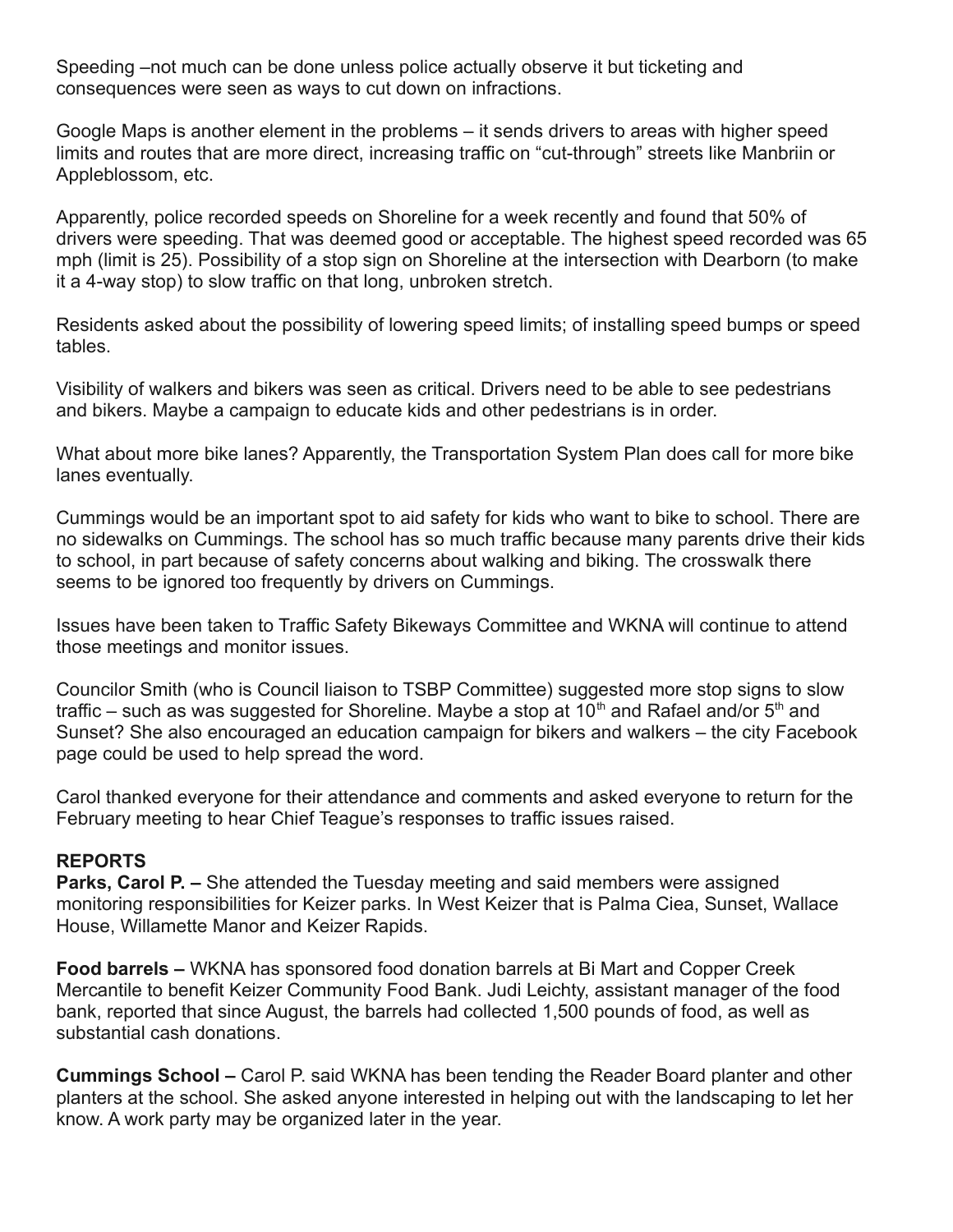**City council liaison report –** Elizabeth Smith said she endorsed the idea of an awareness campaign around traffic issues discussed tonight. She said if WKNA puts something together with neighbors, she will help get it on the City website. All the issues will take persistence. It's a "complaint-driven city," she said. Rhonda noted it took WKNA 6 years to achieve a walking path inside the fence along Delight Street to protect children walking to Cummings and further north to McNary High.

Councilor Smith said Council is getting closer to setting up interviews for a new city manager. She praised Wes Hare, the interim manager, and also noted the welcome addition of new councilor Shaney Starr. The Community Diversity Engagement Committee has been formed and will begin meeting soon. The Chamber's First Citizen banquet will be held Jan. 22. She asked Councilor Roland Herrera to comment and he noted the new youth award being introduced this year. The award is named for former City Mayor Dennis Koho, who was interested in leaders of tomorrow. The award will be presented by McNary Principal Jesperson and Marion County Commissioner Danielle Bethell. Roland encouraged neighborhood associations to think about nominating citizens for these Chamber awards in future years as a way to diversify the candidate pool.

## **ELECTION OF OFFICERS**

Carol P. explained the process and invited anyone who might be interested in serving on the Board to step up. The Board consists of three officers (President, Vice President and Secretary) plus four other Board members.

Carolyn nominated Carol Doerfler, absent tonight due to illness, to continue as President. Gary nominated Rhonda, but she declined.

Carolyn nominated Rhonda as Vice President.

Rhonda nominated Carolyn to continue as Secretary

Carol Phipps, Gary Blake, Robb Witters and Art Mauer were nominated to continue as Board members.

There being no other nominations, Carolyn moved the slate be elected by acclimation. Art seconded. Motion was approved.

### **OTHER BUSINESS**

Kathy Lincoln asked anyone interested to sign a petition seeking approval for the Keizer Community Library to join the Chemeketa Regional Library System.

Jenny Ammon, new Environmental Education leader for Keizer, said she hoped to reinstitute a community litter cleanup program. She's also working with schools on environmental education projects for kids.

Richard Walsh mentioned a couple of changes that should be made at Keizer Rapids – better maintenance of the "big lawn" area south of the Big Toy and extension of the paved trail into the wooded area. That was supposed to be paved all the way through the park but stops halfway, he said. That limits handicapped access.